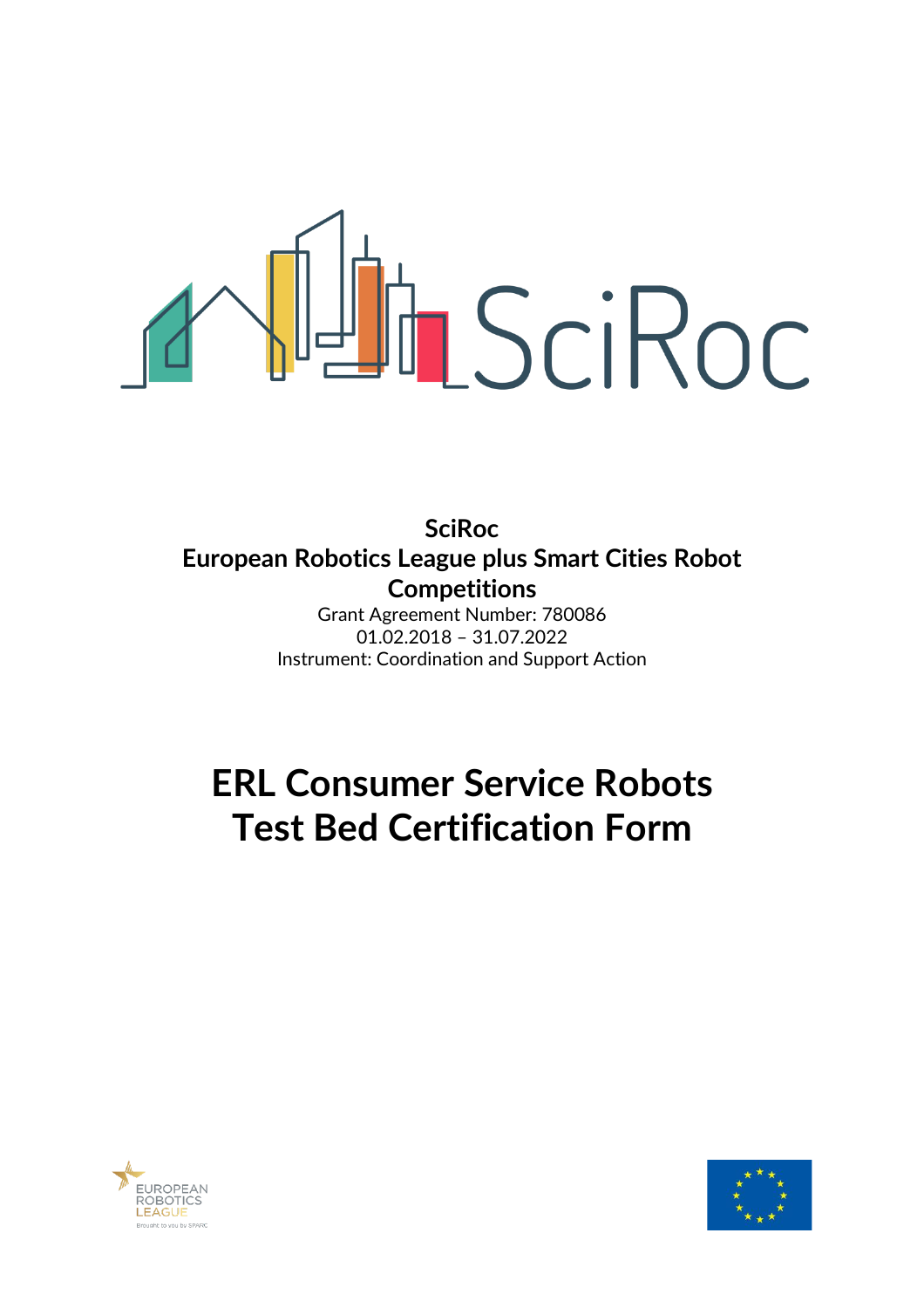*Please fill the questionnaire below, respecting the maximum number of characters per question, so as to apply to certify your test bed. The answer to all questions is mandatory, implying creating resources, if necessary (e.g., web page, graspable objects).*

**Test bed name**: Cobot Maker Space Living Space

**Test bed web page URL**: https://cobotmakerspace.org

**Name of Institution where test bed is hosted**: University of Nottingham

**Designation of the lab/department/group where test bed is located**: Computer Science

**Name of responsible person**: Dominic Price

### **Contacts of responsible person**:

- **E-mail**: dominic.price@nottingham.ac.uk
- **Tel.**: +have 44 784 115 1594

### **Attach up to 5 (five) pictures with overview of the test bed**



**Short description of the facility, including the type of furniture used, wall materials, available objects and robot platforms** [*max 1,000 chars (with spaces)*]:



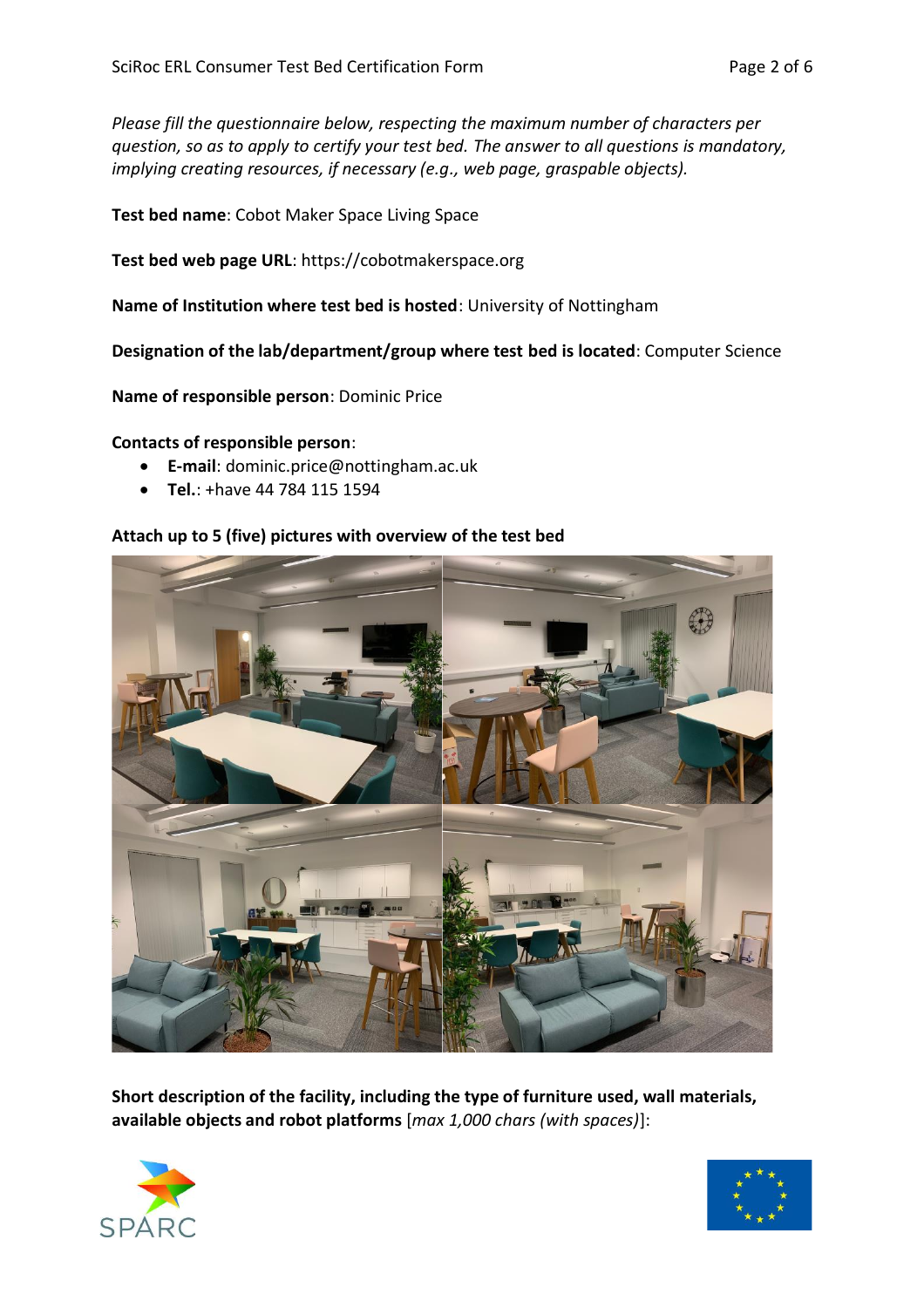The Cobot Maker Space Living Space facility is set up to mimic an open-plan style living space. It comprises the following facilities:

*Furniture*

- 2 seat sofa
- 1 seat armchair
- Occasional table
- Dinner table with 6 dinner chairs
- Tool 'bar' table with 3 stools
- Kitchen cupboards
- Sideboard with storage

### *Facilities*

- Fridge
- Sink with hot and cold water tap
- Dishwasher
- Microwave
- Kettle
- Toaster
- Coffee machine

## *Wall Materials*

- Exterior wall brick
- Exterior windows double glazed glass
- Interior walls plaster and wooden frame

### *Robot Platforms*

- LEA walker <https://robots.nu/en/robot/lea-robot>
- CSJBot Alice<https://en.csjbot.com/content/12/1289.html>
- Amy Robotics AMY-ARK universal chassis <https://www.amyrobotics.com/indexpdetailsen?id=28&seriesid=15>
	- o With UVc sterilisation payload (AMY-M2-W1) <https://www.amyrobotics.com/indexpdetailsen?id=21&seriesid=3>
- Double 3 telepresence robot [https://www.doublerobotics.com](https://www.doublerobotics.com/)
- Ecovacs Deebot N8+ [https://www.ecovacs.com/uk/deebot-robotic-vacuum](https://www.ecovacs.com/uk/deebot-robotic-vacuum-cleaner/n8-plus)[cleaner/n8-plus](https://www.ecovacs.com/uk/deebot-robotic-vacuum-cleaner/n8-plus)



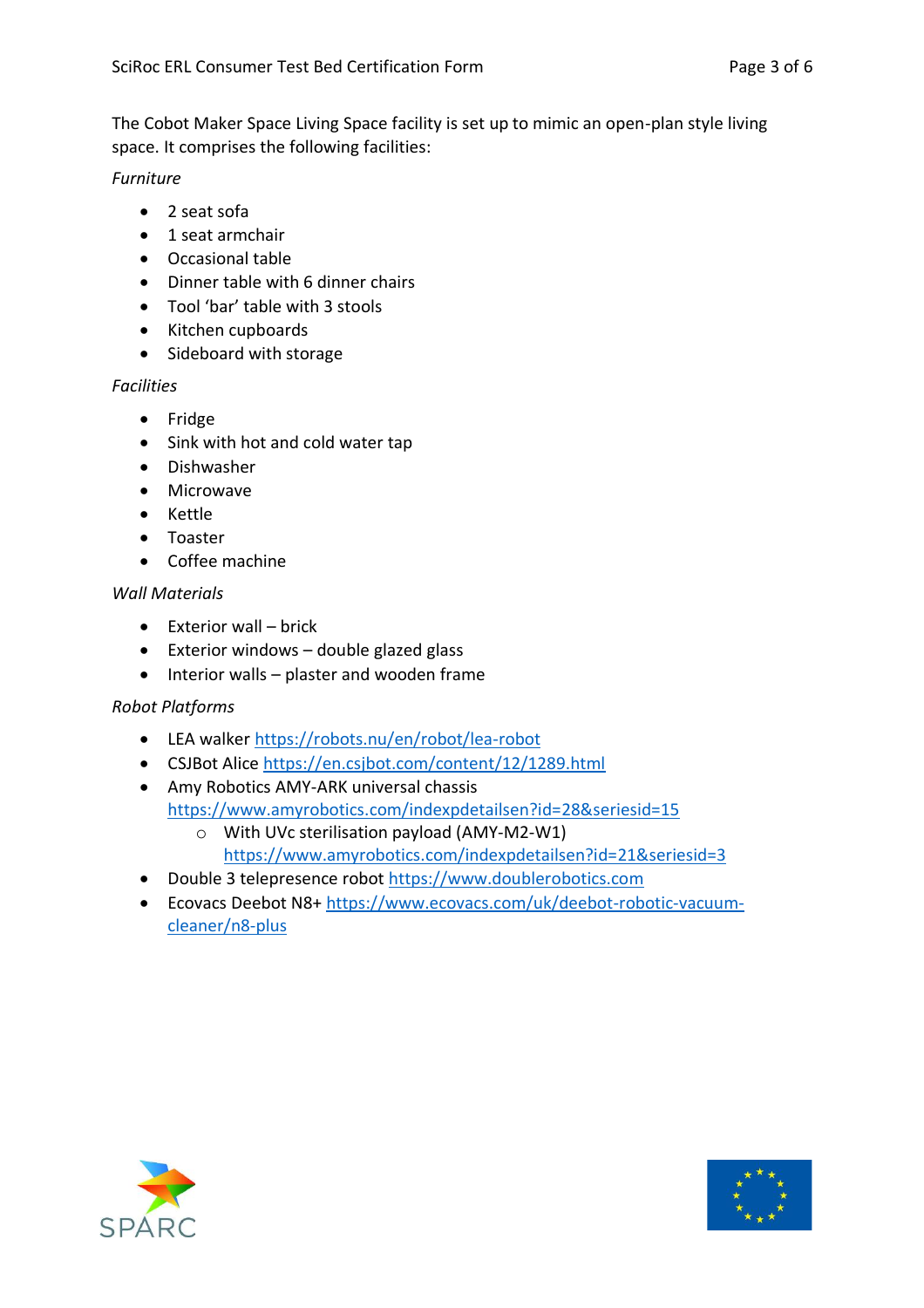# **Attach pdf with test bed layout, including dimensions, areas and room designations**





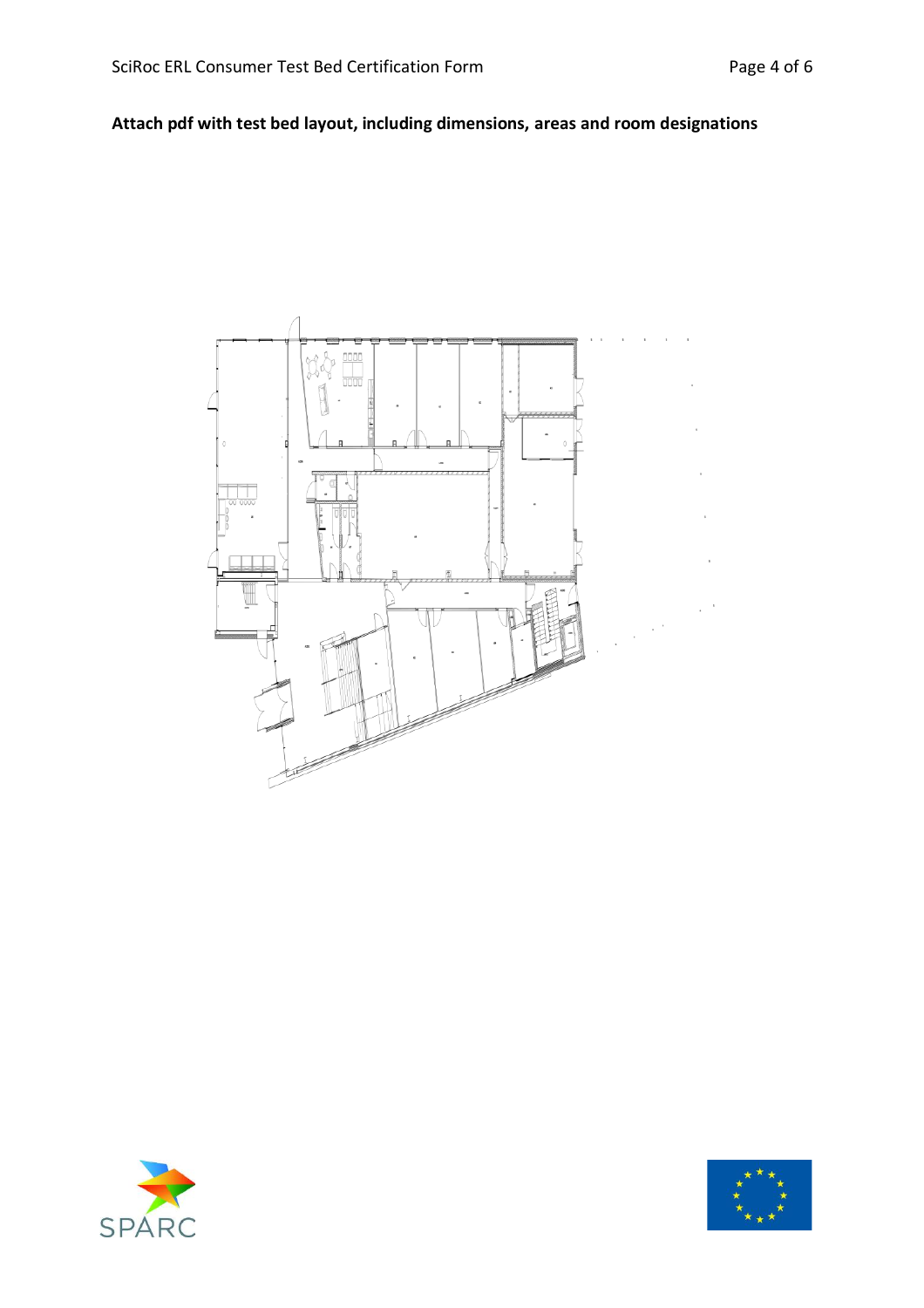**List of home automation devices available, including photo, make, model and main features** [*max 300 chars (with spaces) per device*]:

• OpenHab platform for connecting sensors to the Internet and managing them. The platform consists of OpenHab software running on a Raspberry Pi, which provides links to a user web portal and application back-ends, a client interface, which can be used to connect to any web API (REST and WebSocket). Sensor data can be directly accessed via TCPIP.

<https://www.openhab.org/>

- 4 x Fibaro motion sensor. Battery powered (mobile) motion, light, and temperature sensing with Z-Wave connectivity. <https://www.fibaro.com/en/products/motion-sensor>
- 2 x Fibaro wall plug. Smart plug with power metering and Z-Wave connectivity. <https://www.fibaro.com/en/products/wall-plug-uk>
- 5 x Fibaro door/window sensor. Contact sensor with temperature measurement function, with Z-Wave connectivity. <https://www.fibaro.com/en/products/door-window-sensor>
- 1 x Fibaro universal binary sensor. Allows Z-Wave connectivity to be added to two binary sensors. <https://www.fibaro.com/en/products/universal-binary-sensor>
- 1 x Fibaro The Button. A battery powered wireless (Z-Wave) tactile button. <https://www.fibaro.com/en/products/the-button>
- 4 x Kontakt BLE beacon with iBeacon and Eddystone support. <https://store.kontakt.io/product/smart-beacon>
- 10 x wireless temperature sensors using the Ciseco SRF wireless serial protocol. Companion receiver modules for the Raspberry Pi platform are available.

### **Available Motion Capture system (make, model, and main features) if any** [*max 1,000 chars (with spaces)*]:

The test bed does not have a typical Motion Capture System, but a camera system and software able to perform object detection and pose estimation based on fiducial marker detection from multiple cameras.

- 4 Dalsa Genie Nano C2050 GigE Vision cameras, 25mm lenses. 2064x1544 pixels, 37.8fps.
- 8 Dalsa Genie Nano C2050 GigE Vision cameras, with 8mm lenses. 2064x1544 pixels, 37.8fps.
- 2 Dalsa Genie Nano C1450 GigE Visions cameras, with 'fish-eye' lenses. 1456x1088 pixels, 76fps. [https://www.teledynedalsa.com/en/products/imaging/cameras/genie-nano-1gige](https://www.teledynedalsa.com/en/products/imaging/cameras/genie-nano-1gige/)
- Sony FCB-EV7520A full-HD 30x zoom USB3 camera. <https://www.image-sensing-solutions.eu/FCB-EV7520A.html>
- Flir A655sc thermal camera, 45-degree field of vision, 640x480 resolution. [https://www.flir.co.uk/products/a655sc](https://www.flir.co.uk/products/a655sc/)